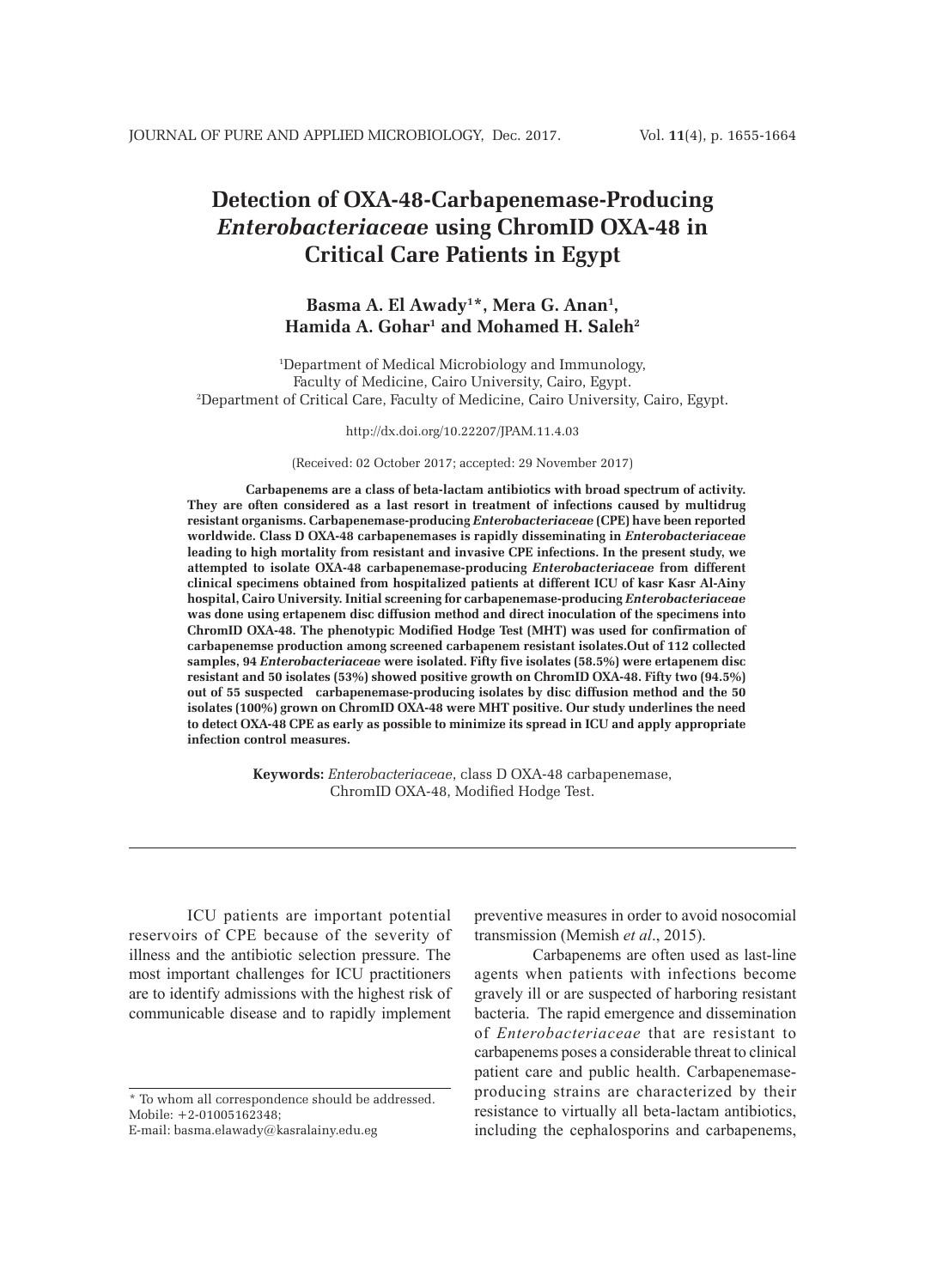as well as to flouroquinolones, aminoglycosides and co-trimoxazole. Invasive infections with these strains are associated with high rates of morbidity and mortality (Gaibani *et al*., 2011; Lee *et al*., 2016).

Carbapenemase-producing *Enterobacteriaceae* (CPE) have been increasingly identified worldwide. Class A (KPC), Class B (VIM and IMP) and Class D (OXA-48) carbapenemase producing isolates have been involved in nosocomial outbreaks (Djahmi *et al*., 2014). This global spread of carbapenemase-producing *Enterobactericeae* has made the development of a simple test a desirable goal (Kim *et al*., 2015). A disc diffusion test using ertapenem  $(10\mu g)$  is the most sensitive screening test to identify CPE (CLSI, 2016).

Chromogenic media allow the presumptive identification of bacteria within 24 hours of incubation on the basis of clonal morphology and distinctive color patterns. These media have been shown to improve the culture based methodology by decreasing the turnaround time and by increasing the differentiation and detection of the target microbes of interest (Akter *et al*., 2014). Studies have highlighted the potential difficulty in isolating CPE, as such isolates often have low carbapenem MIC and maybe inhibited by some selective media that contain carbapenems (Yamamoto *et al*., 2017).

A chromogenic media (ChromID OXA-48) has been shown to identify class D CPE (Girlish *et al*., 2013). ChromID OXA-48 is the only selective media for identification of class D OXA-48 with very accurate sensitivity and specificity (Zarakolu *et al*., 2015).

#### **Aim of the work**

The purpose of our study was to detect the frequency of carbapenemase-producing *Enterobacteriaceae* by ertapenem disc diffusion test and the frequency of OXA-48 carbapenemases using ChromID OXA-48 and confirm both methods by Modified Hodge test.

#### **Patients and Methods**

The present study was conducted on 105 patients admitted at general surgery, neonatal, obstetric and chest intensive care units (ICU) of Kasr El-Ainy hospitals, Cairo University during the period from February 2016 through August 2016. The study included 60 males and 45 females their ages range from few days to 87years. A total

J PURE APPL MICROBIO*,* **11**(4), DECEMBER 2017.

of 112 different samples were obtained including 38 urine samples, 27 wound swabs, 25 sputum samples, 15 endotracheal tube aspirates and 7 blood samples. The study was carried out in the Department of Microbiology and Immunology, Faculty of Medicine, Cairo University. This study has been approved by the institutional research ethics committee and have been performed in accordance with the ethical standards.

## **Sample collection**

Different clinical samples were collected from ICU hospitalized patients after taking their informed consent, under complete aseptic conditions using sterile containers, swabs, suction catheters, syringes as follows:

## **Wound swabs**

Twenty seven wound swab samples were collected from surgical site infections using sterile swabs.

## **Sputum samples**

Twenty five morning sputum samples were collected using screw capped universal containers.

#### **Endotracheal tube aspirates**

Fifteen endotracheal aspirates were obtained from patients by mean of sterile suction catheters. A portion of the catheter containing significant amount of the aspirate was aseptically cut into a sterile container.

## **Urine samples**

Thirty eight catheter specimens of urine (CSU) were collected after clamping the catheter for 10 minutes, then the wall of the catheter was disinfected above the level of clamping and CSU were aspirated with syringe through the disinfected part.

#### **Blood samples**

Seven blood samples were collected using a sterile syringe; 5 ml of blood was withdrawn after disinfection of the skin.

All specimens were labeled with the date, patient's name, patient's number, time of collection, specimen type, and then transported immediately to the microbiology department.

## **Cultivation of the samples**

Different clinical samples other than the blood were cultured on MacConkey's agar plates number 3 (CM 0115 ) (Oxoid Ltd., Basingstoke, Hampshire, England) and the chromogenic media Chrom ID OXA-48 agar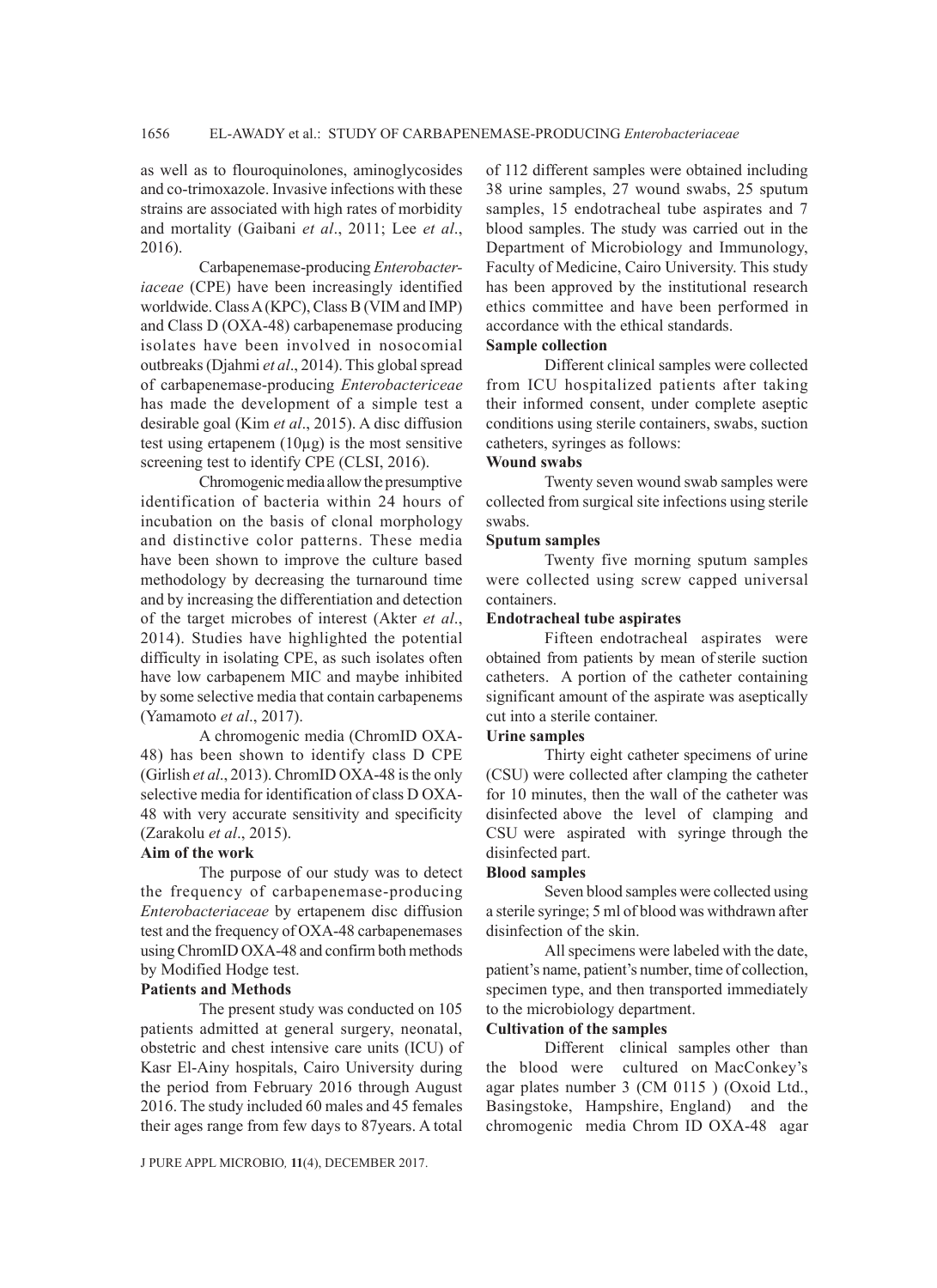plates (BioMérieux, France). The plates were incubated aerobically at 37 °C for 24-48 hours.

Chrom ID OXA-48 agar is a selective chromogenic medium for the screening of OXA-48 type carbapenemase–producing *Enterobacteriaceae* (CPE). It consists of a rich nutritive base combining different peptones that contains a mixture of antibiotics which enable selective growth of CPE in addition to three chromogenic substrates which enable the identification of the most frequently isolated CPE.

Blood samples, 5 ml each, were inoculated into blood culture bottles and mixed with the medium (Oxoid Ltd., Basingstoke, Hampshire, England), then incubated aerobically at 35 °C . The medium is designed to create pressure in the sealed bottle when the organisms are growing. The detection of positive pressure is by means of a growth indicator device which is connected to the bottle after the blood sample is added. A positive result is indicated when the blood/broth mixture rises above the green locking sleeve of the growth indicator device. Subcultures were done on MacConkey's and chrom agar. The blood culture bottles were considered negative after 14 days if no growth of the subculture was detected. **Identification of the isolates**

Identification of the isolates was done according to the conventional microbiological standard tests (Gram stain, glucose fermentation test and oxidase test). Isolates on MacConkey's agar identified as Gram negative bacilli, glucose fermenters and oxidase negative were considered *Enterobactericeae* (Brooks *et al*, 2007). Identification of different isolates was done using biochemical reactions (TSI, urease test, citrate test, MIO, LIA and oxidase tests) the interpretation in discussed in Table (1). Colonies on chromogenic media were subjected to biochemical reactions for further confirmation.

## **Carbapenemase Screening Tests**

Isolates were screened for carbapenemase production using ertapenem (ETP) disc (Oxoid, UK) and the chromogenic medium ChromID OXA-48.The results of ertapenem disc were interpreted according to the standard guidelines (CLSI., 2016).

## **Disc diffusion method (CLSI, 2016)**

The diameters of the inhibition zones were measured in millimeters and compared to

the reference table (Table 1) to differentiate the isolates into susceptible (S), intermediate (I) or resistant (R).

Carbapenemase -producing isolates of *Enterobacteriaceae* usually test intermediate or resistant to one or more carbapenems using the interpretive criteria according to (CLSI, 2016).

### **Chromogenic media (ChromID OXA-48)**

On the chromogenic media ChromID OXA-48, carbapenemase producing *E.coli* produce pink to burgundy color, while carbapenemase producing *Klebsiella*, *Enterobacter*, *Serratia* and *Citrobacter* isolates produce bluish-green to bluishgrey color.

## **Phenotypic confirmatory test for carbapenemase production**

Isolates that were intermediate or resistant to ertapenem or yeilded positive growth on ChromID OXA-48 media were subjected to the confirmatory Modified Hodge Test (CLSI, 2016).

- **•** A 0.5 McFarland turbidity standard suspension of *E.coli* ATCC 25922 was diluted 1:10 in sterile physiological saline solution (NaCl 0.9%).
- **•** A Muller-Hinton agar plate was inoculated with this dilution as for disc diffusion test.
- **•** An ertapenem disc (Oxoid, UK) was placed on the plate.
- **•** An inoculation loop or swab was used to pick up three to five colonies of test organism grown overnight on blood agar and were streaked from the edge of the ertapenrm disc. The streak was 20-25 mm long. Three to four isolates were examined in the same plate.
- The plate was incubated overnight at 35  $\pm$ 2 °C in an aerobic atmosphere.
- **•** Following incubation for 16-20 hours, the intersection of the edge of the inhibition zone and the streak of the test isolate was examined.

#### **Reading and Interpretation**

- **•** Indentation of the inhibition zone(s) indicated that the test organism hydrolyzes carbapenems.
- **•** The test result is non –determinable if the growth of *E.coli* ATCC 25922 was inhibited by the test isolate (inhibition zone parallel to the streak of the test isolate)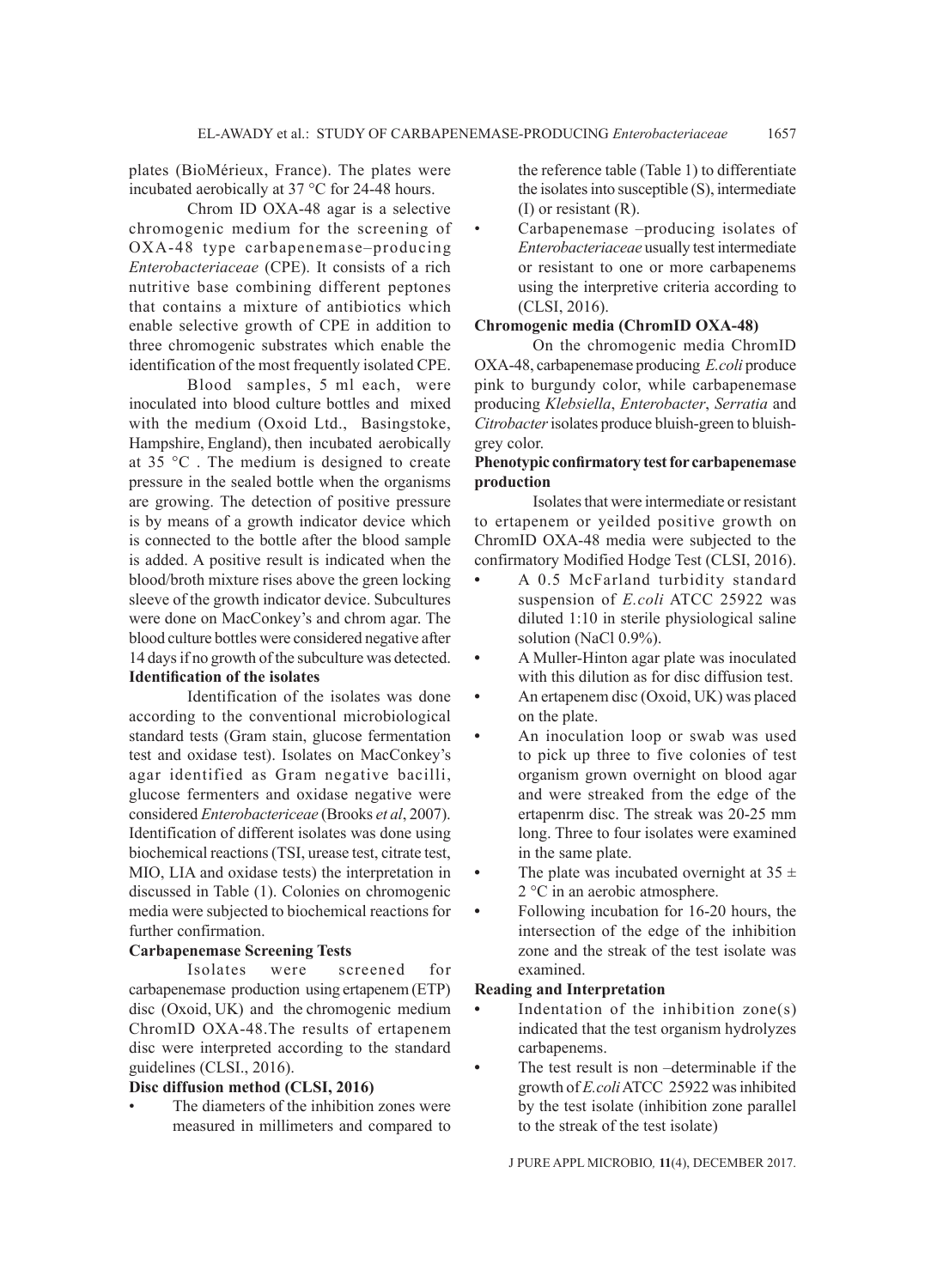## 1658 EL-AWADY et al.: STUDY OF CARBAPENEMASE-PRODUCING *Enterobacteriaceae*

The test is considered negative for carbapenemase production if there was no enhanced growth.

## **Statistical analysis**

## Data were statistically described in terms of mean  $\pm$  standard deviation ( $\pm$  SD), and range, or frequencies (number of cases) and percentages when appropriate. Comparison of numerical variables between the study groups was done using Chi-square  $(\chi^2)$  test. Exact test was used instead when the expected frequency is less than 5. *P values* less than 0.05 was considered statistically significant. All statistical calculations were done using computer program IBM SPSS (Statistical Package for the Social Science; IBM Corp, Armonk, NY, USA) release 22 for Microsoft Windows.

#### **RESULTS**

The current study was conducted on 105 patients of different intensive care units of Kasr Al-Ainy hospitals, Cairo University during the period from February 2016 through August 2016. A total of 134 isolates were recovered. The distribution of isolates among collected samples was as follows: 40 isolates (30%) were isolated from urine samples, 35 isolates (26%) from wound swabs, 30 isolates (22.4%) from sputum samples, 22 isolates (16.4%) from endotracheal tube aspirates and 7 isolates (5.2%) from blood samples. The isolates were identified using the standard biochemical reactions (TSI, urease test, citrate test, MIO, LIA and oxidase tests) as 94 (70.1%) *Enterobacteriaceae* species,



**Fig. 1a.** Ertapenem sensitive isolate (zone diameter  $>22$ mm)



**Fig. 1b.** Ertapenem resistant isolate (zone diameter  $<$ 18mm)





**Fig. (2a, 2b).** Modified Hodge Test Isolates number 4, 12, 33 and 36 showed positive results. Isolates number 13 and 34 were negative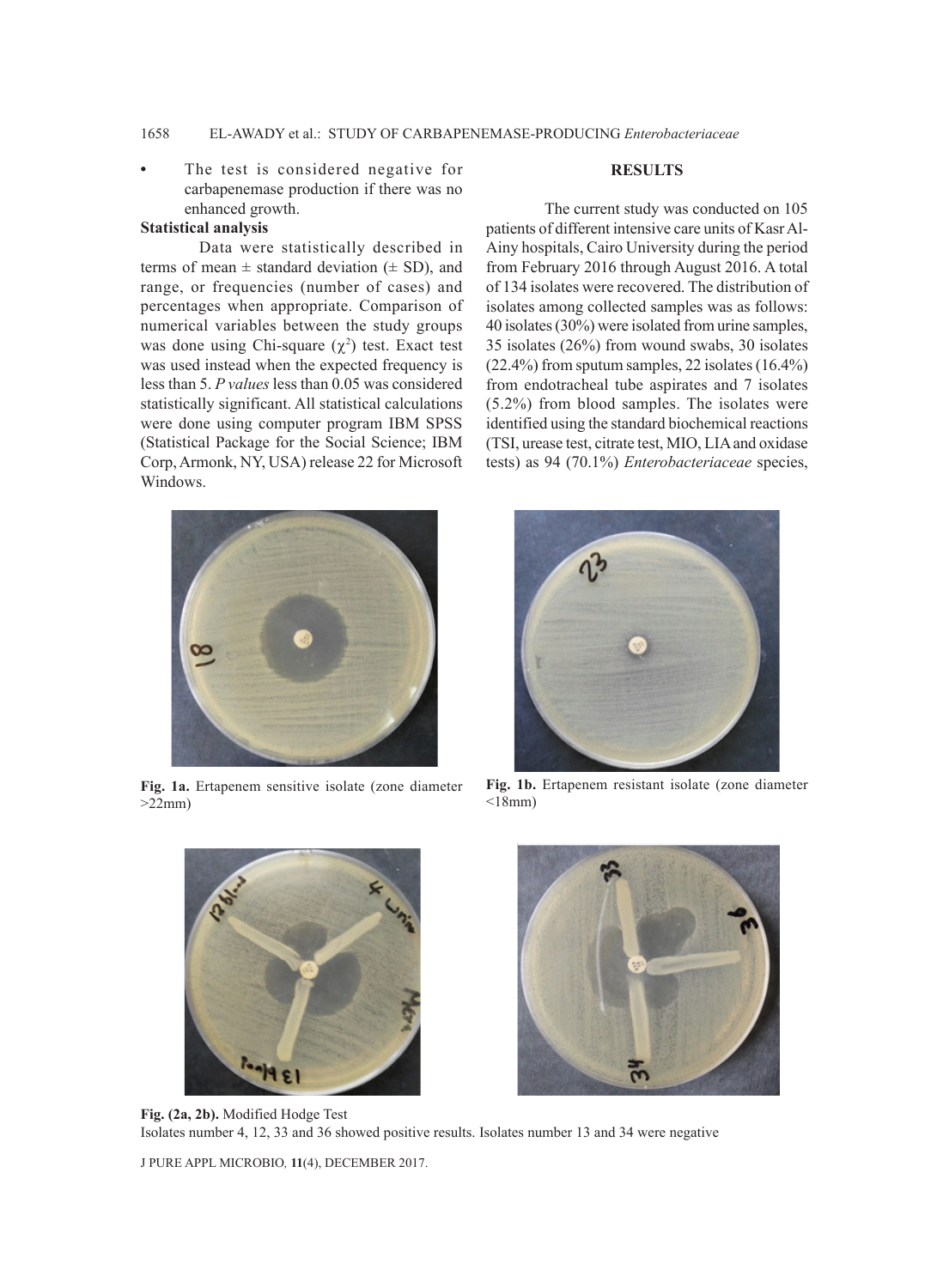25 (18.7%) *Acinetobacter spp*. and 15 (11.2%) *Pseudomonas spp*.. The *Enterobactericeae* isolates were further identified to 35 (37.23) *E. coli*, 57 (60.64) *Klebsiella spp*. and 2 (2.13) *Proteus spp*. as shown in Table 2.

## **I- Carbapenemase screening tests Disc diffusion method**

Out of 94 *Enterobacteriaceae* isolates, 55 isolates (58.5 %) were resistant to ertapenem disc (49 *Klebsiella* and 6 *E.coli* isolates), while 39 isolates (41.5%) were sensitive (8 *Klebsiella.*, 29 *E.coli* and 2 *Proteus* isolates) fig. 1.

## **Chromogenic media (ChromID OXA-48)**

Out of 94 *Enterobacteriaceae* isolated from 112 clinical samples which were directly inoculated into ChromID OXA-48, 50 *Enterobactericeae* isolates were observed. Forty

**Table 1.** Inhibition zone diameters interpretive standards for *Enterobacteriaceae* (CLSI, 2016)

| Antimicrobial<br>agent | <b>Disc</b><br>content<br>$(\mu g)$ |      | Zone diameter(mm) |         |  |  |
|------------------------|-------------------------------------|------|-------------------|---------|--|--|
|                        |                                     |      |                   |         |  |  |
| Ertapenem              | 10                                  | > 22 | $19 - 21$         | ${<}18$ |  |  |

Ertapenem non susceptibility is the most sensitive indicator of carbapenemase production (CLSI, 2016).

two *Klebsiella* isolates were observed as green colonies, while 8 *E.coli* isolates showed pink colonies on the chromogenic media. All the 50 isolates grown on ChromID OXA-48 were resistant to ertapenem disc. Number and percentage of *Enterobacteriaceae* grown on Chrom ID OXA-48 agar are illustrated in table 3.

## **Comparison between ChromID OXA-48 and ertapenem disc diffusion results**

Out of 55 ertapenem disc resistant isolates, 50 (91%) *Enterobacteriaceae* isolates grew on the ChromID OXA-48 agar Table 4.

## **Modified Hodge Test as phenotypic confirmatory test**

Out of the 55 suspected carbapenemaseproducing *Enterobacteriaceae* isolates (resistant to ertapenem), 52 isolates (94.5%) were found to be MHT positive as evidenced by the indentation of the inhibition zones of ertapenem discs, while 3 isolates (5.5%) were found to be MHT negative as there was no indentation of the inhibition zones Table 5 & fig. 2.

Testing the 50 isolates by ChromID OXA-48 using MHT showed statistically significant agreement between both results ( $p$  value = 0.001), the 50 positive isolates by ChromID OXA-48 gave also positive results with MHT Table 6.

The results of the screening tests (ertapenem disc diffusion and ChromID OXA-

| Type and number<br>of specimens    | E coli | Klebsiella<br>Spp. | Proteus<br>Spp. | Spp.     | Acinetobacter Pseudomonas<br>Spp. | Total number<br>of isolates |
|------------------------------------|--------|--------------------|-----------------|----------|-----------------------------------|-----------------------------|
| Urine $(38)$                       | 25     | 11                 | $\Omega$        |          |                                   | 40                          |
| Wound $swab(27)$                   |        | 15                 | $\theta$        | 8        |                                   | 35                          |
| Sputum $(25)$                      |        | 13                 | $\theta$        |          |                                   | 30                          |
| Endotracheal tube<br>aspirates(15) |        | 11                 | C               |          |                                   | 22                          |
| Blood(7)                           |        |                    | $\Omega$        | $\theta$ |                                   |                             |
| Total $(112)$                      | 35     | 57                 |                 | 25       |                                   | 134                         |

**Table 2.** Distribution of Gram-negative bacilli isolates recovered from different clinical samples

**Table 3.** Number and percentage of *Enterobacteriaceae* isolated on Chrom ID OXA-48 agar

| Growth on chrom agar                      | No & percentage | Ertapenem disc<br>resistant isolates | Isolates grown on<br>ChromID OXA-48 |
|-------------------------------------------|-----------------|--------------------------------------|-------------------------------------|
| E. coli                                   | $8(8.5\%)$      |                                      |                                     |
| Klebsiella spp.                           | 42 $(44.6\%)$   | 55 (58.5%)                           | $50(53.2\%)$                        |
| Total number of <i>Enterobacteriaceae</i> | $94(100\%)$     |                                      |                                     |
|                                           |                 |                                      |                                     |

**Table 4.** Comparison between ChromID OXA-48 and ertapenem disc diffusion results for 94 *Enterobacteriaceae* isolates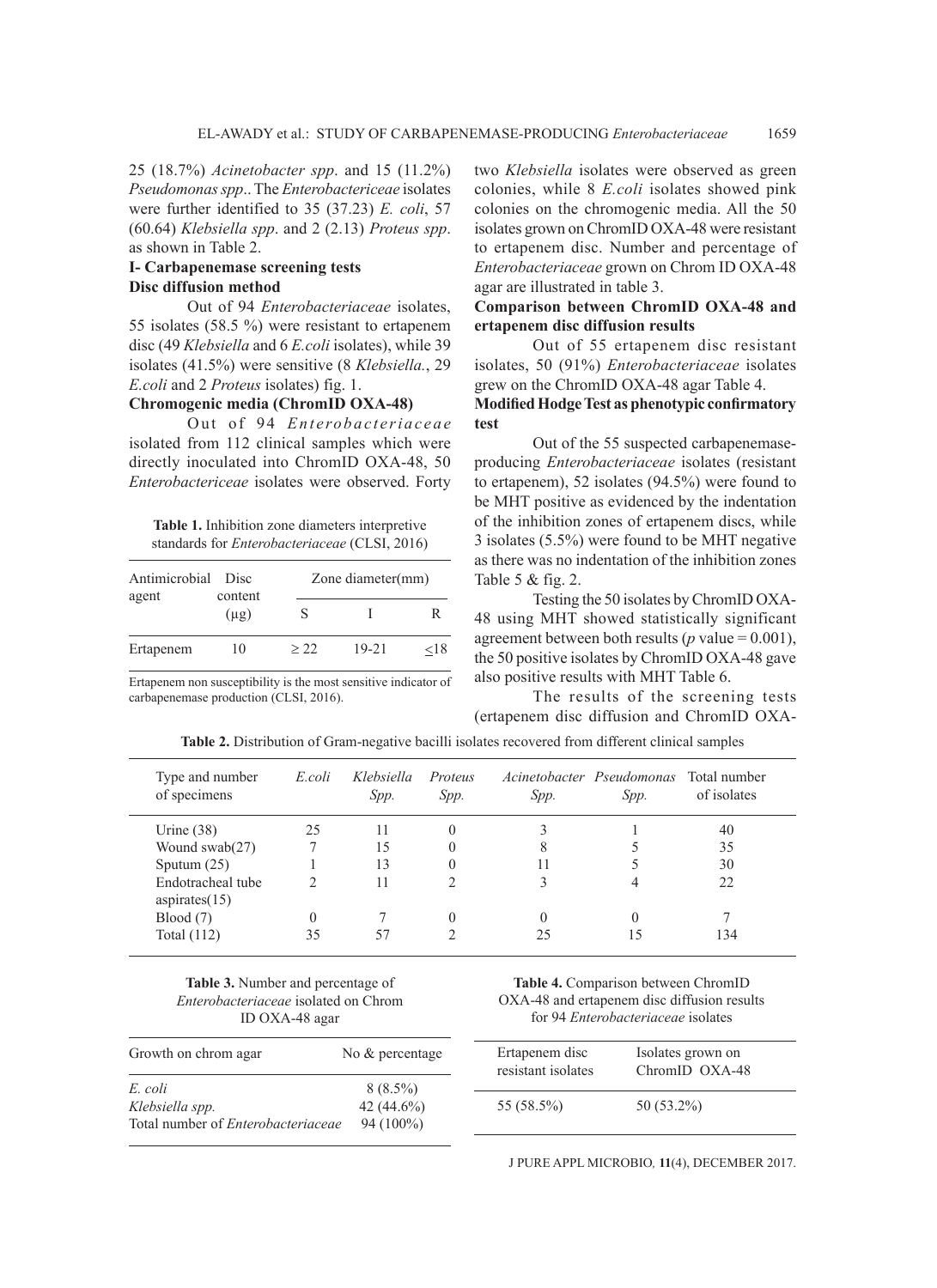48) and the confirmatory MHT for each sample are illusterated in Tables 7 & 8.

The total prevalence of CPE among 94 *Enterobactericeae* isolates was 55% (52/94). The frequency of CPE spread among 112 samples collected from ICUs was 46.5% (52/112).

## **DISCUSSION**

Carbapenemase producing Gram-negative pathogens are of great concern for physicians. The challenging aspects are the treatment options and infection control measures. Monitoring of the respective carbapenem resistance mechanism is necessary to prevent outbreaks. Carbapenemase production is the main mechanism of carbapenem resistance in *Enterobacteriaceae*. The most

prevalent carbapenemases in *Enterobacteriaceae* are KPC, VIM, NDM and OXA-48 (Shahcheraghi *et al*., 2017).

The rapid emergence of oxacillinases (OXA-48 and OXA-48 like enzymes) is alarming. The frequency of OXA-48 is more than the classical carbapenemases (KPC, NDM, IMP, and VIM) across the world (Bakthavatchalam *et al*., 2016). Class D OXA-48 is commonly identified in *E. coli* and *Klebsiella pneumoniae*. The transferrable plasmid of OXA-48 is associated with rapid spread and inter-species dissemination (Temkin *et al*., 2014).

Identification of carbapenem resistance among *Enterobacteriaceae* is of primary importance since carbapenemase producers are

**Table 6.** Confirmation of ChromID OXA-48 results by Modified Hodge Test

**Table 5.** Confirmation of disc diffusion test results by Modified Hodge Test

| test results by infourtied frouge rest                          |                                          | <b>MHT</b>                                                      | No & percentage |  |
|-----------------------------------------------------------------|------------------------------------------|-----------------------------------------------------------------|-----------------|--|
| MHT                                                             | No $&$ percentage                        | Positive                                                        | 50              |  |
| Positive<br>Negative<br>Total ertapenem disc resistant isolates | 52 (94.5%)<br>$3(5.5\%)$<br>55 $(100\%)$ | Negative<br>Total number of isolates<br>grown on ChromID OXA-48 | $50(100\%)$     |  |

*\** (*p value* < 0 .001 is considered statistically significant)

| Type of samples / number of<br>Enterobacteriaceae Isolates | Growth on ChromID OXA-48 |          | ETP disc diffusion |                  |
|------------------------------------------------------------|--------------------------|----------|--------------------|------------------|
|                                                            | Positive                 | Negative | Resistant          | <b>Sensitive</b> |
| Urine samples $(36)$                                       | 8                        | 28       | 10                 | 26               |
| Wound swabs (22)                                           | 13                       |          | 16                 | <sub>0</sub>     |
| Endotracheal tube aspirates (15)                           | 10                       |          |                    |                  |
| Sputum samples (14)                                        | 14                       |          | 12                 |                  |
| Blood samples (7)                                          |                          |          | <sub>(</sub>       |                  |
| Total $(94)$                                               | 50                       |          | 55                 | 39               |

**Table 7.** Screening tests results for each sample

**Table 8.** Modified Hodge Test results as a confirmatory phenotypic test

|                                                 | MHT               |                |  |
|-------------------------------------------------|-------------------|----------------|--|
|                                                 | Positive          | Negative       |  |
| ETP resistant isolates (55)                     | 52.<br>$(94.5\%)$ | З<br>$(5.5\%)$ |  |
| ChromID OXA-48 positive<br>growth isolates (50) | 50<br>$(100\%)$   |                |  |
|                                                 |                   |                |  |

J PURE APPL MICROBIO*,* **11**(4), DECEMBER 2017.

resistant not only to most (if not all)  $\beta$ -lactams but also to other main classes of antibiotics including quinolones, aminoglycosides and trimethoprim– sulfamethoxazole (Hara *et al*., 2013).

Reliable detection of carbapenemases is necessary to implement contact precautions to prevent hospital outbreaks (Cuzon *et al*., 2010 and Melake *et al*., 2016). The CLSI guidelines for the phenotypic detection of carbapenemase-producing *Enterobacteriaceae* is based on an initial screening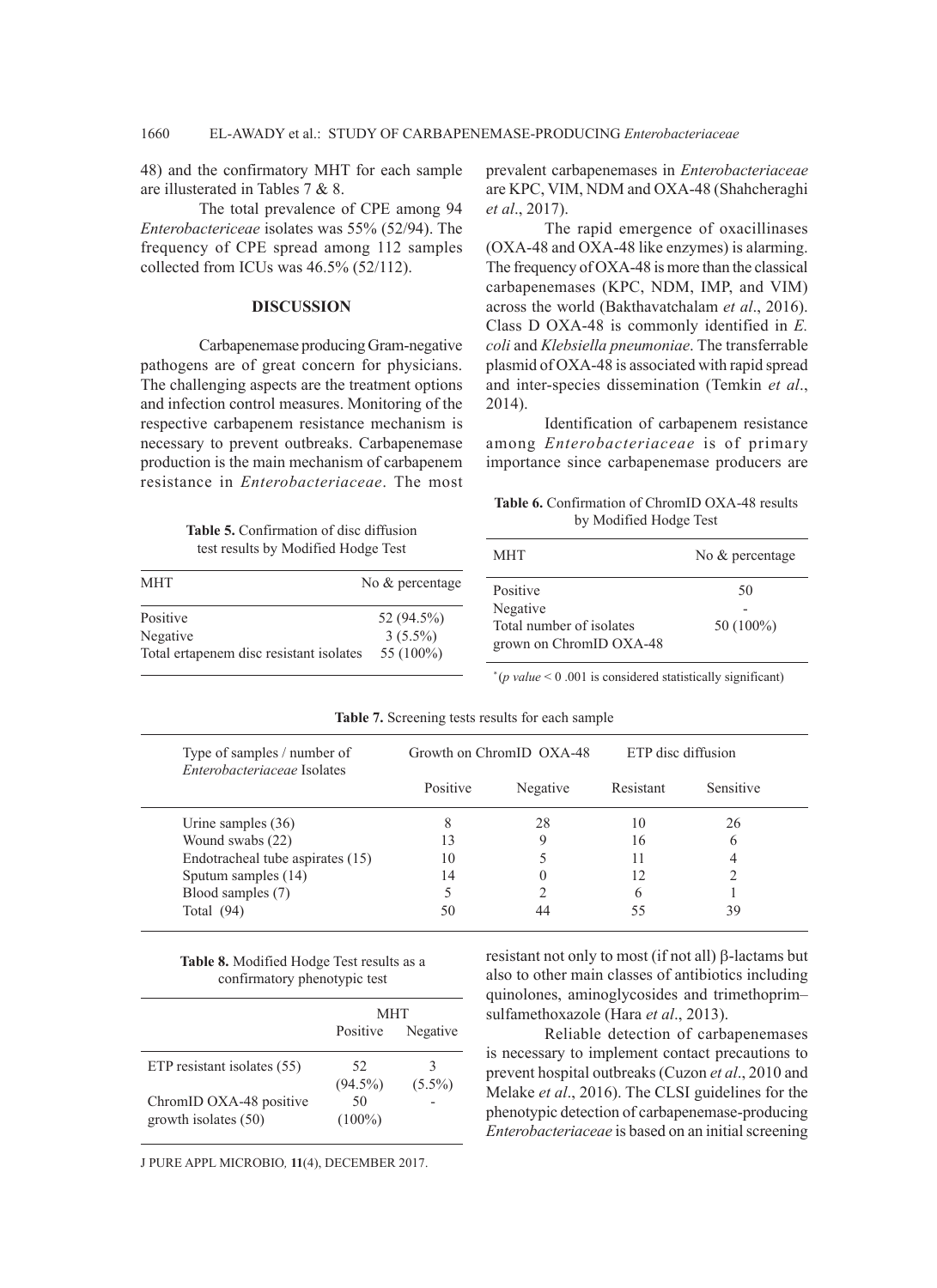test for carbapenem resistance by the disc diffusion method or MIC determination, followed by the MHT for confirmation (CLSI., 2016)

In the present study, we attempted to determine the presence of class D OXA-48 carbapenemases among 112 clinical samples by disc diffusion method and the chromogenic media (ChromID OXA-48), to confirm both methods using Modified Hodge Test and to estimate the frequency of CPE in critical care patients of Kasr Al-Ainy hospital.

In the current study, out of 112 clinical samples, 94 *Enterobacteriaceae* were isolated on MacConkey's agar plates and identified by the conventional biochemical reactions. The antimicrobial susceptibility test was done for the 94 *Enterobacteriaceae* isolates using ertapenem discs as an initial screening method. Fifty five isolates (58.5%) showed resistance to ETP disc, while 39 isolates (41.5%) were sensitive. The high prevalence of carbapenem non-susceptibility in the current study could be explained by the fact that our samples were collected from ICU. Patients admitted to ICU undergo invasive procedures, receive combined antibiotic therapy and are exposed to patients with multi-drug resistant pathogens. (Cisneros *et al*., 2005; Parveen *et al*., 2010 and Morrill *et al*., 2015).

However, lower rates were reported by study done by Mcgettigan *et al*., (2009) who stated that 3% of *Enterobacteriaceae* isolates were ETP resistant. Another study performed at Suez Canal university hospital by (Metwally *et al*., 2013) stated that 44.4% of *Enterobacteriaceae* isolates were ertapenem resistant.

On the other hand, a higher prevalence of ETP resistance was reported in a study conducted by Birgy *et al*, (2012) in a teaching hospital in Paris, where the disc diffusion method revealed that 91% of *Enterobacteriaceae* isolates were non susceptible to ETP. Those variations in the prevalence of carpabenemase-producing *Enterobacteriaceae* could be explained by different sample size as well as different geographical distribution.

 In the present study, 55 isolates (49.1%) fulfilled the CLSI criterion for performing carbapenemase detection by the MHT (they were non- susceptible to ETP). These isolates were tested for the presence of carbapenemases by the MHT using substrates recommended by the CLSI (2016). Out of 55 isolates, 52 (94.5%) were carbapenem resistant.

This result was in line with previous study done by Deshpande *et al*., (2010) showed that 22 (91.6%) out of 24 carbapenem resistant *Enterobacteriaceae* were MHT positive. Birgy *et al*., (2012) stated that 95% (21/22) of tested isolates produced positive results with MHT. Mosca *et al*., (2013) showed that 32 isolates out of 38 (84%) gave positive results by MHT.

In disagreement with the current study, Lari *et al*., (2013) reported that 19 out of 35 (54%) gave positive results with MHT. The later result showed partial agreement with studies done by Castanheira *et al*., (2011) and Ambretti *et al*., (2013) who reported that 26/39 (66.7%) and 71/108 (65.7%) *Enterobacteriaceae* isolates were positive by MHT, respectively. Meanwhile, lower rates than that of the current study was reported by Kiratisin and Henprasert, (2010) who found that out of 35 isolates suspected of carbapenemase production, only 6 (17%) isolates yielded positive results with MHT. Saharman and Lestari, (2013) also stated that 8 out of 29 CRE (27.59%) were MHT positive. Another study done in Bayero University, Kano, Nigeria by Yusuf *et al*., (2012) found that out of 135 *Enterobacteriaceae*, 19 isolates (14%) gave positive results by MHT. Moreover, Balan *et al*., (2012) tested 200 *Enterobacteriaceae* for carbapenemases production by MHT and reported that 45 isolates (22.5%) found to be CPE.

In the current study, results of Chrom ID OXA-48 were different from disc diffusion results as 50 *Enterobactericaea* isolates (53%) were observed as growth of colored colonies. All these fifty isolates were MHT positive (100% agreement). *Klebsiella pneumoniae* was the most dominant species and was isolated from 42 (44.6%) patients.

A study in Christian Medical College, India done by Bakthavatchalam *et al*., (2016) reported that out of 117 CPE screened isolates, 106 isolates (90.5%) were positive by Chrom ID OXA-48 media. Chrom ID OXA-48 is the only available chromogenic medium for selective identification of OXA-48. This result showed agreement with study conducted by Girlich *et al*., (2013) who showed 54 (94.5%) out of 57 class D OXA-48 isolates were recovered on ChromID OXA-48 medium.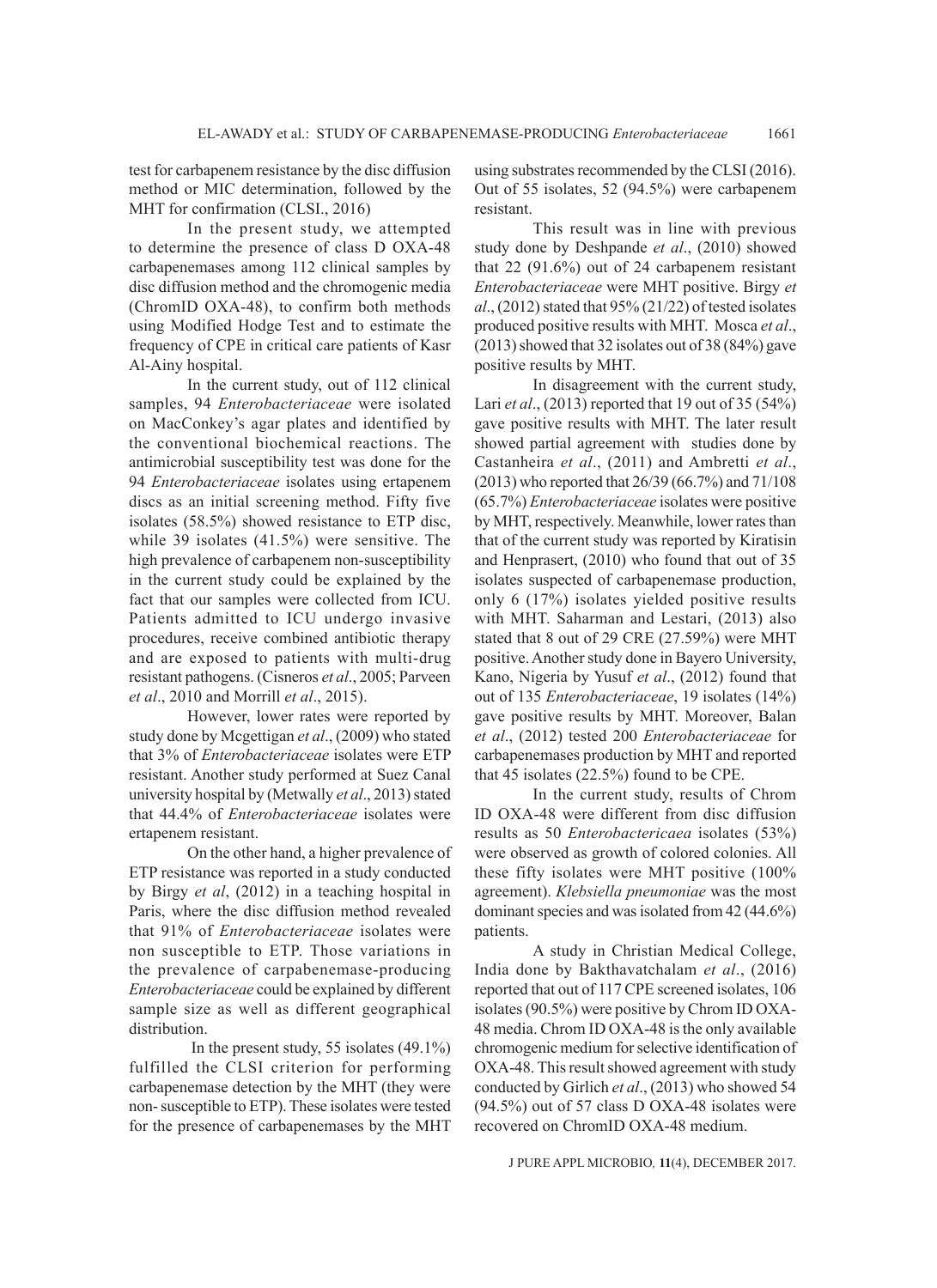#### 1662 EL-AWADY et al.: STUDY OF CARBAPENEMASE-PRODUCING *Enterobacteriaceae*

A lower rate was reported by Zarakolu *et al*., (2015) at a university hospital in Turkey who showed that 25 out of 33 CPE (75.8%) were found to be colonized by class D OXA-48 CPE. The failure to isolate CPE on ChromID OXA-48 was probably attributable to either relatively low amount of CPE in the sample or over growth by other bacteria. Another explanation of this finding maybe due to presence of other classes of carbapenemases.

In our study the most prevalent CPE isolates were *Klebsiella* (44.6%) and *E.coli* (8.5%). Similarly, Ling *et al*., (2015) found that CPE were commonly seen in *Klebsiella pneumoniae* (42.2 %), *E.coli* (24.3 %) in 268 isolates. Another study done by Gijón *et al*., (2012) showed that the most common carbapenemaseproducing *Enterobacteriaceae* identified from fecal samples were *Klebsiella pneumoniae* (72.7%) and *E.coli* (9.1%).

## **CONCLUSION**

Carbapenem resistance is spreading rapidly due to antibiotic selective pressure causing serious outcomes. OXA-48 carbapenemases are emerging as an important mechanism of resistance in *Enterobacteriaceae*.

The rapid dissemination of OXA-48 CPE among ICU patients leads to severe infection and emergence of multidrug-resistant isolates with high mortality rate. Early detection of outbreak using rapid ChromID OXA-48 and handling infection control properly in ICU are essential to minimize spread of such strains.

#### **ACKNOWLEDGEMENT**

El AWADY acknowledges support from Cairo University through research grant.

#### **REFERENCES**

- 1. Akter, L., Haque, R., & Salam, M. A. Comparative evaluation of chromogenic agar medium and conventional culture system for isolation and presumptive identification of uropathogens. *Pakistan journal of medical sciences*, 2014; **30**(5), 1033-1038.
- 2. Ambretti, S., Gaibani, P., Berlingeri, A., Cordovana, M., Tamburini, M. V., Bua,

J PURE APPL MICROBIO*,* **11**(4), DECEMBER 2017.

G.& Sambri, V. Evaluation of phenotypic and genotypic approaches for the detection of class A and class B carbapenemases in Enterobacteriaceae. *Microbial Drug Resistance*, 2013; **19**(3), 212-215.

- 3. Bakthavatchalam, Y. D., Anandan, S., & Veeraraghavan, B. Laboratory detection and clinical implication of oxacillinase-48 like carbapenemase: the hidden threat. *Journal of global infectious diseases*, 2016; **8**(1), 41.
- 4. Balan, K., Sireesha, P., & Setty, C. R. Study to detect incidence of carbapenemase among Gram negative clinical isolates from tertiary care hospital. *Journal of Dental and Medical Sciences*, 2012; **1**(6), 08-12.
- 5. Birgy, A., Bidet, P., Genel, N., Doit, C., Decré, D., Arlet, G., & Bingen, E. Phenotypic screening of carbapenemases and associated beta-lactamases in carbapenem-resistant Enterobacteriaceae. *Journal of clinical microbiology*, 2012; JCM-06131.
- 6. Brooks G, Carroll K, Butel J, *et al*. (2007). Medical Microbiology (Lange Basic Science). In: Jawetz, Melnick and Adelberg. Ch. 16, P. 249-262, McGraw-Hill Medical, U.S.
- 7. Castanheira, M., Deshpande, L. M., Mathai, D., Bell, J. M., Jones, R. N., & Mendes, R. E. Early dissemination of NDM-1-and OXA-181-producing Enterobacteriaceae in Indian hospitals: report from the SENTRY Antimicrobial Surveillance Program, 2006- 2007. *Antimicrobial agents and chemotherapy*, 2011; **55**(3): 1274-1278.
- 8. Cisneros, J. M., Rodríguez Baño, J., Fernández Cuenca, F., Ribera, A., Vila, J., Pascual, A., ... & Pachon, J. Risk factors for the acquisition of imipenem resistant Acinetobacter baumannii in Spain: a nationwide study. *Clinical microbiology and infection*, 2005; **11**(11), 874-879.
- 9. Clinical and laboratory standared institute CLSI. Performance standards for antimicrobial susceptibility testing,  $25<sup>th</sup>$  informational supplement, 2016; **35**(3).
- 10. Cuzon, G., Naas, T., Truong, H., Villegas, M. V., Wisell, K. T., Carmeli, Y. & Nordmann, P. Worldwide diversity of Klebsiella pneumoniae that produce â-lactamase blaKPC-2 gene. *Emerging infectious diseases*, 2010; **16**(9), 1349.
- 11. Deshpande, P., Rodrigues, C., Shetty, A., Kapadia, F., Hedge, A., & Soman, R. New Delhi Metallo-lactamase (NDM-1) in enterobacteriaceae: treatment options with carbapenems compromised. *Journal of Association of Physicians of India*, 2010; **58**(3),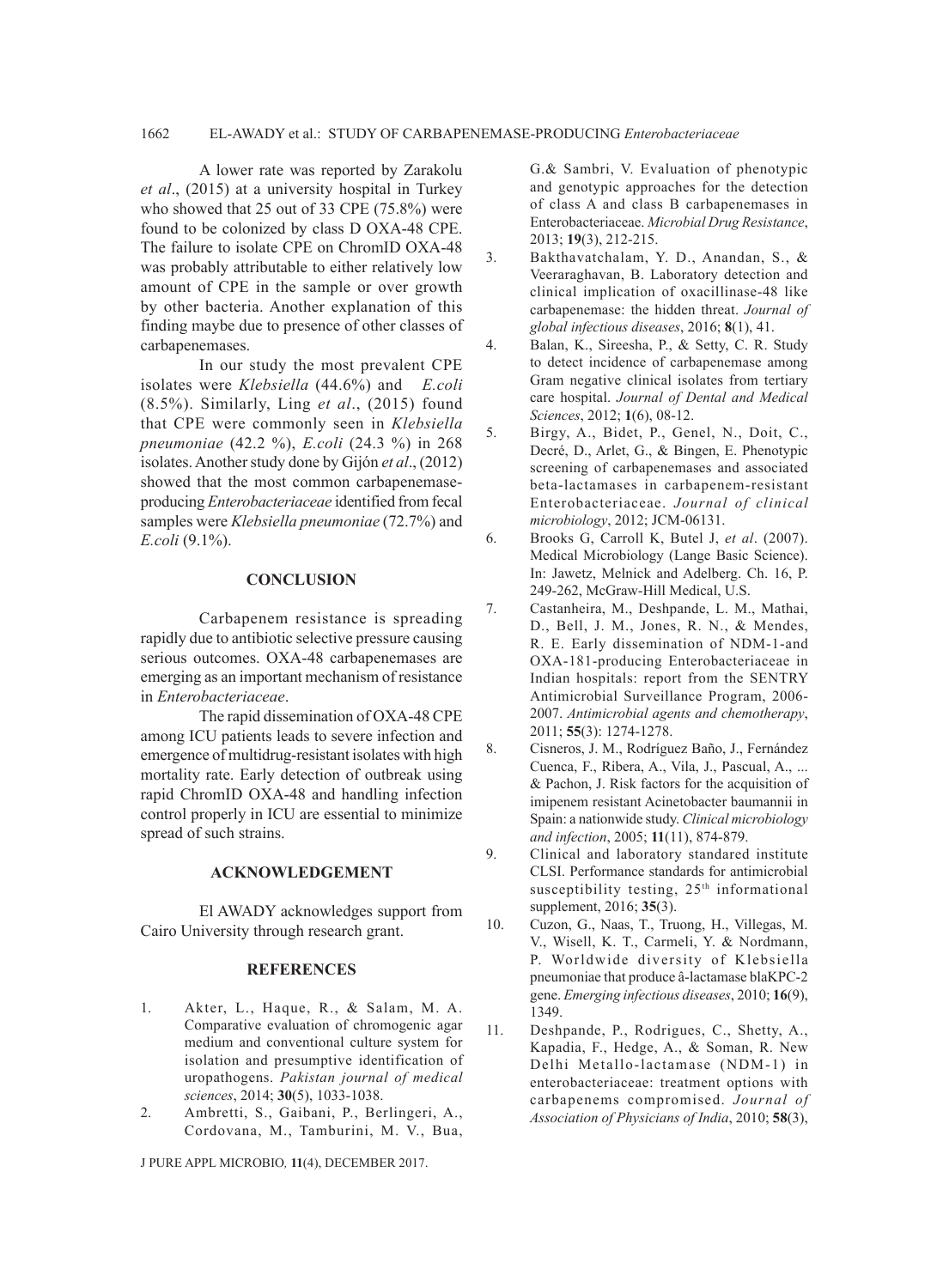147-149.

- 12. Djahmi, N., Dunyach-Remy, C., Pantel, A., Dekhil, M., Sotto, A., & Lavigne, J. P. (2014). Epidemiology of carbapenemase-producing Enterobacteriaceae and Acinetobacter baumannii in Mediterranean countries. *BioMed research international*, 2014.
- 13. Gaibani, P., Ambretti, S., Berlingeri, A., Gelsomino, F., Bielli, A., Landini, M. P., & Sambri, V. Rapid increase of carbapenemaseproducing Klebsiella pneumoniae strains in a large Italian hospital: surveillance period 1 March–30 September 2010. *Euro surveill*, 2011; **16**(8), 19800.
- 14. Gijón, D., Curiao, T., Baquero, F., Coque, T. M., & Cantón, R. Fecal carriage of carbapenemaseproducing Enterobacteriaceae: a hidden reservoir in hospitalized and nonhospitalized patients. *Journal of clinical microbiology*, 2012; **50**(5), 1558-1563.
- 15. Girlich, D., Anglade, C., Zambardi, G., & Nordmann, P. Comparative evaluation of a novel chromogenic medium (chromID OXA-48) for detection of OXA-48 producing Enterobacteriaceae. *Diagnostic microbiology and infectious disease*, 2013; **77**(4), 296-300.
- 16. Hara, G. L., Gould, I., Endimiani, A., Pardo, P. R., Daikos, G., Hsueh, P. R., ... & Paciel, D. Detection, treatment, and prevention of carbapenemase-producing Enterobacteriaceae: recommendations from an International Working Group. *Journal of chemotherapy*, 2013; **25**(3), 129-140.
- 17. Kim, H. K., Park, J. S., Sung, H., & Kim, M. N. Further modification of the modified Hodge test for detecting metallo-â-lactamase-producing carbapenem-resistant Enterobacteriaceae. *Annals of laboratory medicine*, 2015; **35**(3), 298-305.
- 18. Kiratisin, P., & Henprasert, A. Genotypic analysis of plasmid-mediated â-lactamases amongst Enterobacteriaceae other than Escherichia spp. and Klebsiella spp. that are non-susceptible to a broad-spectrum cephalosporin. *International journal of antimicrobial agents*, 2010; **36**(4), 343-347.
- 19. Lari, A. R., Azimi, L., Rahbar, M., Fallah, F., & Alaghehbandan, R. Phenotypic detection of Klebsiella pneumoniae carbapenemase among burns patients: first report from Iran. *Burns*, 2013; **39**(1), 174-176.
- 20. Lee, C. R., Lee, J. H., Park, K. S., Kim, Y. B., Jeong, B. C., & Lee, S. H. Global dissemination of carbapenemase-producing Klebsiella pneumoniae: epidemiology, genetic context, treatment options, and detection methods. *Frontiers in microbiology*, 2016; **7**.
- 21. Ling, M. L., Tee, Y. M., Tan, S. G., Amin, I. M., How, K. B., Tan, K. Y., & Lee, L. C. Risk factors for acquisition of carbapenem resistant Enterobacteriaceae in an acute tertiary care hospital in Singapore. *Antimicrobial resistance and infection control*, 2015; **4**(1), 26.
- 22. McGettigan, S. E., Andreacchio, K., & Edelstein, P. H. Specificity of ertapenem susceptibility screening for detection of Klebsiella pneumoniae carbapenemases. *Journal of clinical microbiology*, 2009; **47**(3), 785-786.
- 23. Melake, N. A., Mahmoud, A. B., Elraghy, N. A., Labib, A. Z., Hassan, D. M., & Elbrolosy, A. M. Detection of Klebsiella pneumoniae carbapenemases and metallo-â-lactamases among Klebsiella pneumoniae isolates from hospitalized patients at Menoufia University Hospitals, Egypt. *Menoufia Medical Journal*, 2016; **29**(4), 801.
- 24. Memish, Z. A., Assiri, A., Almasri, M., Roshdy, H., Hathout, H., Kaase, M., ... & Yezli, S. Molecular characterization of carbapenemase production among gram-negative bacteria in Saudi Arabia. *Microbial Drug Resistance*, 2015; **21**(3): 307-314.
- 25. Morrill, H. J., Pogue, J. M., Kaye, K. S., & LaPlante, K. L. Treatment options for carbapenem-resistant Enterobacteriaceae infections. In *Open forum infectious diseases*, 2015; **2**(2). Oxford University Press.
- 26. Mosca, A., Miragliotta, L., Del Prete, R., Tzakis, G., Dalfino, L., Bruno, F., ... & Miragliotta, G. Rapid and sensitive detection of blaKPC gene in clinical isolates of Klebsiella pneumoniae by a molecular real-time assay. *SpringerPlus*, 2013; **2**(1), 31.
- 27. Metwally, L., Gomaa, N., Attallah, M., & Kamel, N. High prevalence of Klebsiella pneumoniae carbapenemase-mediated resistance in K. pneumoniae isolates from Egypt/Prévalence élevée de la résistance de Klebsiella pneumoniae médiée par les carbapénèmases dans des isolats de K. pneumoniae en Égypte. *Eastern Mediterranean Health Journal*, 2013; **19**(11), 947.
- 28. Parveen, R. M., Harish, B. N., & Parija, S. C. Emerging carbapenem resistance among nosocomial isolates of Klebsiella pneumoniae in South India. *International Journal of Pharma and Biosciences*, 2010; **1**(2).
- 29. Saharman YR, Lestari DC. Phenotypic Characterization of beta-lactamase producing Enterobacteriaceae in the Intensive Care Unit (ICU) of Cipto Mangunkusumo Hospital in 2011. *Acta Med Indones.* 2013, **45**(1):11-16

30. Shahcheraghi, F., Aslani, M. M., Mahmoudi,